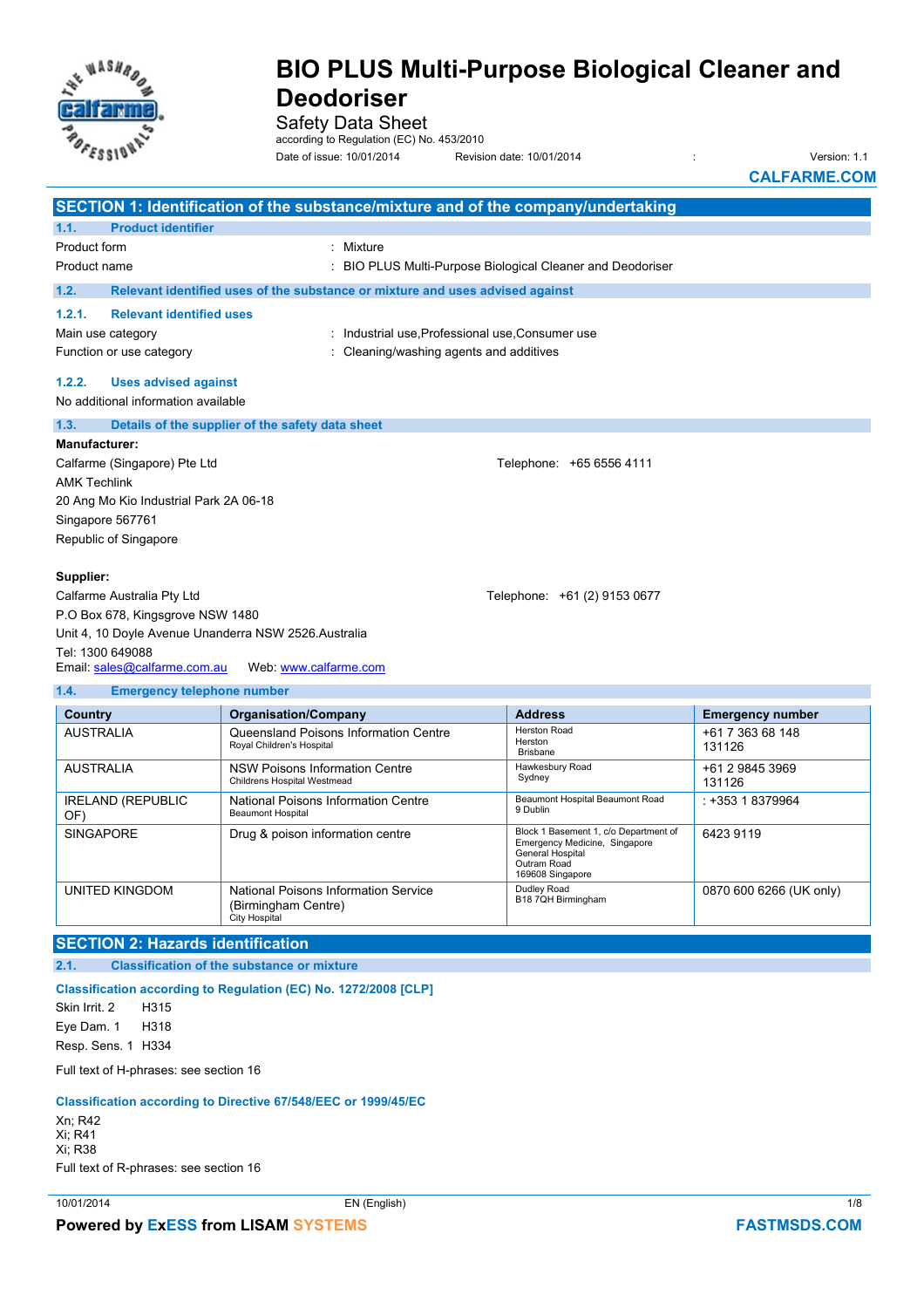

Safety Data Sheet according to Regulation (EC) No. 453/2010

|                                                                 | <b>CALFARME.COM</b>                                                                                                                                                                                                                                                                                                                                                                                                                                                                                                                                                                                                    |
|-----------------------------------------------------------------|------------------------------------------------------------------------------------------------------------------------------------------------------------------------------------------------------------------------------------------------------------------------------------------------------------------------------------------------------------------------------------------------------------------------------------------------------------------------------------------------------------------------------------------------------------------------------------------------------------------------|
| Adverse physicochemical, human health and environmental effects |                                                                                                                                                                                                                                                                                                                                                                                                                                                                                                                                                                                                                        |
| No additional information available                             |                                                                                                                                                                                                                                                                                                                                                                                                                                                                                                                                                                                                                        |
| 2.2.<br><b>Label elements</b>                                   |                                                                                                                                                                                                                                                                                                                                                                                                                                                                                                                                                                                                                        |
| Labelling according to Regulation (EC) No. 1272/2008 [CLP]      |                                                                                                                                                                                                                                                                                                                                                                                                                                                                                                                                                                                                                        |
| Hazard pictograms (CLP)                                         |                                                                                                                                                                                                                                                                                                                                                                                                                                                                                                                                                                                                                        |
| Signal word (CLP)                                               | GHS05<br>GHS08<br>: Danger                                                                                                                                                                                                                                                                                                                                                                                                                                                                                                                                                                                             |
| Hazardous ingredients                                           | : alkylpolyglycoside                                                                                                                                                                                                                                                                                                                                                                                                                                                                                                                                                                                                   |
| Hazard statements (CLP)                                         | : H315 - Causes skin irritation                                                                                                                                                                                                                                                                                                                                                                                                                                                                                                                                                                                        |
|                                                                 | H318 - Causes serious eye damage<br>H334 - May cause allergy or asthma symptoms or breathing difficulties if inhaled                                                                                                                                                                                                                                                                                                                                                                                                                                                                                                   |
| Precautionary statements (CLP)                                  | : P261 - Avoid breathing fume, vapours<br>P264 - Wash hands thoroughly after handling<br>P280 - Wear eye protection, face protection, protective clothing, protective gloves<br>P285 - In case of inadequate ventilation wear respiratory protection<br>P302+P352 - IF ON SKIN: Wash with plenty of soap and water<br>P304+P341 - IF INHALED: if breathing is difficult, remove victim to fresh air and keep at rest in a<br>position comfortable for breathing<br>P305+P351+P338 - IF IN EYES: Rinse cautiously with water for several minutes. Remove<br>contact lenses, if present and easy to do. Continue rinsing |

#### **2.3. Other hazards**

#### No additional information available

#### **SECTION 3: Composition/information on ingredients**

### **3.1. Substance**

#### Not applicable

| 3.2.<br><b>Mixture</b>         |                                                                       |               |                                                                                     |  |
|--------------------------------|-----------------------------------------------------------------------|---------------|-------------------------------------------------------------------------------------|--|
| <b>Name</b>                    | <b>Product identifier</b>                                             | $\frac{9}{6}$ | <b>Classification according to</b><br>Directive 67/548/EEC                          |  |
| sodium C10-16 pareth-2 sulfate | (CAS No) 68585-34-2                                                   | $10 - 20$     | Xi; R36/38                                                                          |  |
| alkylpolyglycoside             | (CAS No) 68515-73-1<br>(EC no) 500-220-1                              | $10 - 20$     | Xi; R41                                                                             |  |
| 2-propanol                     | (CAS No) 67-63-0<br>(EC no) 200-661-7<br>(EC index no) 603-117-00-0   | $\leq$ 5      | F: R11<br>Xi; R36<br>R <sub>67</sub>                                                |  |
| subtilisin                     | (CAS No) 9014-01-1<br>(EC no) 232-752-2<br>(EC index no) 647-012-00-8 | $\leq$ 2.5    | Xi: R41<br>Xi; R37/38<br>Xn; R42                                                    |  |
| <b>Name</b>                    | <b>Product identifier</b>                                             | $\frac{9}{6}$ | <b>Classification according to</b><br><b>Regulation (EC) No.</b><br>1272/2008 [CLP] |  |
| sodium C10-16 pareth-2 sulfate | (CAS No) 68585-34-2                                                   | $10 - 20$     | Skin Irrit. 2, H315<br>Eye Irrit. 2, H319                                           |  |
| alkylpolyglycoside             | (CAS No) 68515-73-1<br>(EC no) 500-220-1                              | $10 - 20$     | Eye Dam. 1, H318                                                                    |  |
| 2-propanol                     | (CAS No) 67-63-0<br>(EC no) 200-661-7<br>(EC index no) 603-117-00-0   | $= 5$         | Flam. Lig. 2, H225<br>Eye Irrit. 2, H319<br>STOT SE 3, H336                         |  |
| subtilisin                     | (CAS No) 9014-01-1<br>(EC no) 232-752-2<br>(EC index no) 647-012-00-8 | $\leq$ 2.5    | STOT SE 3, H335<br>Skin Irrit. 2, H315<br>Eye Dam. 1, H318<br>Resp. Sens. 1, H334   |  |

Full text of R- and H-phrases: see section 16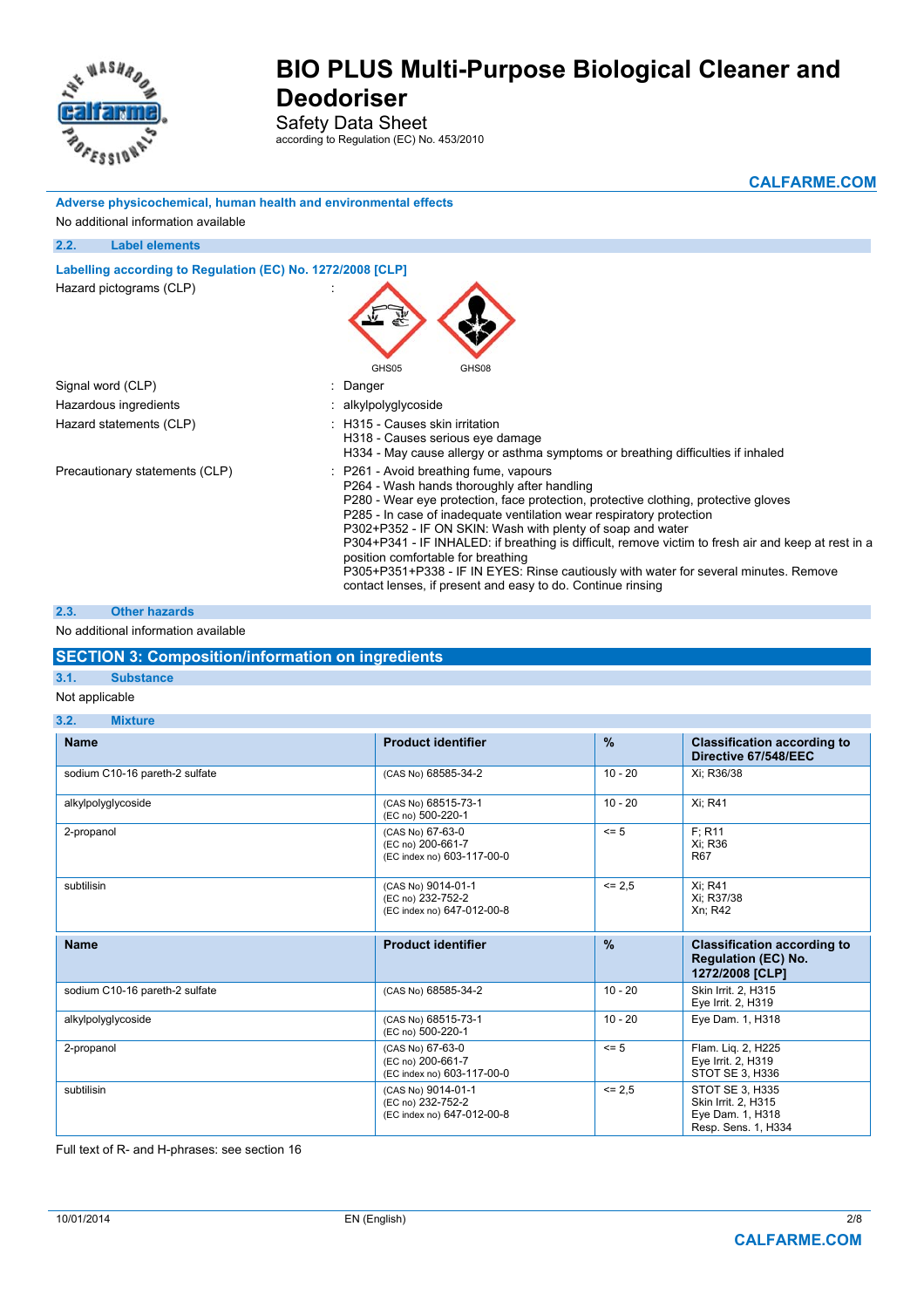

Safety Data Sheet

according to Regulation (EC) No. 453/2010

**CALFARME.COM**

| <b>SECTION 4: First aid measures</b>                                                                    |                                                                                                                                                                                                                                                       |
|---------------------------------------------------------------------------------------------------------|-------------------------------------------------------------------------------------------------------------------------------------------------------------------------------------------------------------------------------------------------------|
| 4.1.<br><b>Description of first aid measures</b>                                                        |                                                                                                                                                                                                                                                       |
| First-aid measures general                                                                              | : Never give anything by mouth to an unconscious person. If you feel unwell, seek medical advice<br>(show the label where possible).                                                                                                                  |
| First-aid measures after inhalation                                                                     | : If breathing is difficult, remove victim to fresh air and keep at rest in a position comfortable for<br>breathing. If experiencing respiratory symptoms: Immediately consult a doctor/medical service.<br>Call a POISON CENTER or doctor/physician. |
| First-aid measures after skin contact                                                                   | Wash with plenty of soap and water. Wash contaminated clothing before reuse. If skin irritation<br>occurs: Get medical advice/attention.                                                                                                              |
| First-aid measures after eye contact                                                                    | Rinse cautiously with water for several minutes. Remove contact lenses, if present and easy to<br>do. Continue rinsing. Immediately call a POISON CENTER or doctor/physician.                                                                         |
| First-aid measures after ingestion                                                                      | Rinse mouth. Do NOT induce vomiting. Obtain emergency medical attention.                                                                                                                                                                              |
| 4.2.<br>Most important symptoms and effects, both acute and delayed                                     |                                                                                                                                                                                                                                                       |
| Symptoms/injuries after inhalation                                                                      | : May cause allergy or asthma symptoms or breathing difficulties if inhaled.                                                                                                                                                                          |
| Symptoms/injuries after skin contact                                                                    | Causes skin irritation.                                                                                                                                                                                                                               |
| Symptoms/injuries after eye contact                                                                     | Causes serious eye damage.                                                                                                                                                                                                                            |
| 4.3.                                                                                                    | Indication of any immediate medical attention and special treatment needed                                                                                                                                                                            |
| No additional information available                                                                     |                                                                                                                                                                                                                                                       |
| <b>SECTION 5: Firefighting measures</b>                                                                 |                                                                                                                                                                                                                                                       |
| <b>Extinguishing media</b><br>5.1.                                                                      |                                                                                                                                                                                                                                                       |
| Suitable extinguishing media                                                                            | : Foam. Dry powder. Carbon dioxide. Water spray. Sand.                                                                                                                                                                                                |
| Unsuitable extinguishing media                                                                          | Do not use a heavy water stream.                                                                                                                                                                                                                      |
| 5.2.<br>Special hazards arising from the substance or mixture                                           |                                                                                                                                                                                                                                                       |
| No additional information available                                                                     |                                                                                                                                                                                                                                                       |
| 5.3.                                                                                                    |                                                                                                                                                                                                                                                       |
| <b>Advice for firefighters</b>                                                                          | : Use water spray or fog for cooling exposed containers. Exercise caution when fighting any                                                                                                                                                           |
| Firefighting instructions                                                                               | chemical fire. Prevent fire-fighting water from entering environment.                                                                                                                                                                                 |
| Protection during firefighting                                                                          | Do not enter fire area without proper protective equipment, including respiratory protection.                                                                                                                                                         |
| <b>SECTION 6: Accidental release measures</b>                                                           |                                                                                                                                                                                                                                                       |
| Personal precautions, protective equipment and emergency procedures<br>6.1.                             |                                                                                                                                                                                                                                                       |
| 6.1.1.<br>For non-emergency personnel                                                                   |                                                                                                                                                                                                                                                       |
| Emergency procedures                                                                                    | Evacuate unnecessary personnel.                                                                                                                                                                                                                       |
| 6.1.2.<br>For emergency responders                                                                      |                                                                                                                                                                                                                                                       |
| Protective equipment                                                                                    | Equip cleanup crew with proper protection.                                                                                                                                                                                                            |
| Emergency procedures                                                                                    | Ventilate area.                                                                                                                                                                                                                                       |
| 6.2.<br><b>Environmental precautions</b>                                                                |                                                                                                                                                                                                                                                       |
| Prevent entry to sewers and public waters. Notify authorities if liquid enters sewers or public waters. |                                                                                                                                                                                                                                                       |
| 6.3.<br>Methods and material for containment and cleaning up                                            |                                                                                                                                                                                                                                                       |
| Methods for cleaning up                                                                                 | : Soak up spills with inert solids, such as clay or diatomaceous earth as soon as possible. Collect<br>spillage. Store aways from other materials.                                                                                                    |
| 6.4.<br><b>Reference to other sections</b>                                                              |                                                                                                                                                                                                                                                       |
| See Heading 8. Exposure controls and personal protection.                                               |                                                                                                                                                                                                                                                       |
| <b>SECTION 7: Handling and storage</b>                                                                  |                                                                                                                                                                                                                                                       |
| <b>Precautions for safe handling</b><br>7.1.                                                            |                                                                                                                                                                                                                                                       |
| Precautions for safe handling                                                                           | Wash hands and other exposed areas with mild soap and water before eating, drinking or<br>smoking and when leaving work. Provide good ventilation in process area to prevent formation of<br>vapour. Avoid breathing fumes / vapours.                 |
| Hygiene measures                                                                                        | : Wash skin thoroughly after handling.                                                                                                                                                                                                                |
| Conditions for safe storage, including any incompatibilities<br>7.2.                                    |                                                                                                                                                                                                                                                       |
| Storage conditions                                                                                      | : Keep only in the original container in a cool, well ventilated place away from : Direct sunlight,<br>Heat sources. Keep container closed when not in use.                                                                                           |
| 10/01/2014                                                                                              | EN (English)<br>3/8                                                                                                                                                                                                                                   |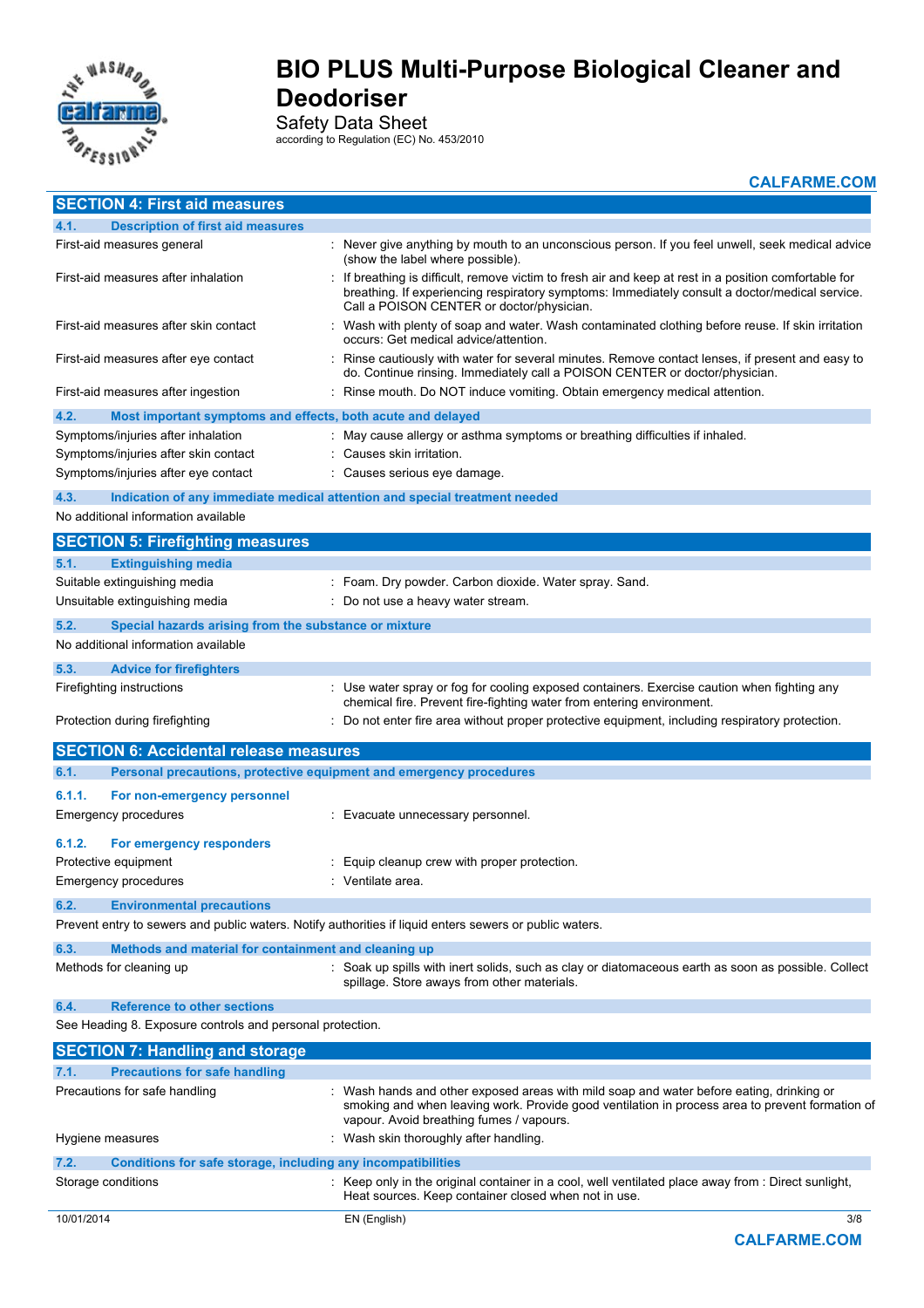

Safety Data Sheet

according to Regulation (EC) No. 453/2010

**CALFARME.COM**

Incompatible products in the strong bases. Strong acids.

Incompatible materials **incompatible materials** : Sources of ignition. Direct sunlight.

**7.3. Specific end use(s)** 

No additional information available

### **SECTION 8: Exposure controls/personal protection**

#### **8.1. Control parameters**

| 2-propanol (67-63-0)         |                                                                 |                   |  |
|------------------------------|-----------------------------------------------------------------|-------------------|--|
| Belgium                      | Limit value $(mg/m3)$                                           | 500 mg/ $m3$      |  |
| Belgium                      | Limit value (ppm)                                               | 200 ppm           |  |
| Belgium                      | Short time value (mg/m <sup>3</sup> )                           | mq/m <sup>3</sup> |  |
| Belgium                      | Short time value (ppm)                                          | $400$ ppm         |  |
| France                       | $VLE$ (mg/m <sup>3</sup> )                                      | 980 mg/ $m3$      |  |
| France                       | VLE (ppm)                                                       | 400 ppm           |  |
| Germany                      | TRGS 900 Occupational exposure limit value (mg/m <sup>3</sup> ) | 0.025 E           |  |
| Italy - Portugal - USA ACGIH | ACGIH TWA (ppm)                                                 | 200 ppm           |  |
| Italy - Portugal - USA ACGIH | ACGIH STEL (ppm)                                                | $200$ ppm         |  |
| United Kingdom               | WEL TWA (mg/m <sup>3</sup> )                                    | 999 mg/ $m3$      |  |
| United Kingdom               | WEL TWA (ppm)                                                   | $400$ ppm         |  |
| United Kingdom               | WEL STEL (mg/m <sup>3</sup> )                                   | 1250 mg/ $m3$     |  |
| United Kingdom               | WEL STEL (ppm)                                                  | 500 ppm           |  |

#### **subtilisin (9014-01-1)**

| A ACGIH<br>USA<br>Italy<br>'ortuɑal | ACGIH<br>Ceilina<br>(ma/m <sup>3</sup> )<br>$\cdot$ | 0.0000<br>$\,$ .00006 ma/m $^{\circ}$ |  |  |
|-------------------------------------|-----------------------------------------------------|---------------------------------------|--|--|
| United Kingdom                      | <b>WF</b><br>TWA.<br>(ma/mª)<br>.                   | ma/m <sup>3</sup><br>. UUUU4          |  |  |

#### **8.2. Exposure controls**

- Appropriate engineering controls : Provide adequate general and local exhaust ventilation.
- 
- Personal protective equipment : Avoid all unnecessary exposure. Gloves. In case of splash hazard: safety glasses. Protective clothing. Mist formation: aerosol mask.



| Hand protection          | : Wear protective gloves.                                        |
|--------------------------|------------------------------------------------------------------|
| Eye protection           | : Chemical goggles or safety glasses.                            |
| Skin and body protection | : Wear suitable protective clothing.                             |
| Respiratory protection   | : In case of inadequate ventilation wear respiratory protection. |
| Other information        | : Do not eat, drink or smoke during use.                         |

#### **SECTION 9: Physical and chemical properties**

| 9.1.            | Information on basic physical and chemical properties |                     |
|-----------------|-------------------------------------------------------|---------------------|
| Physical state  |                                                       | : Liquid            |
| Colour          |                                                       | : Blue.             |
| Odour           |                                                       | : characteristic.   |
| Odour threshold |                                                       | : No data available |
| рH              |                                                       | : No data available |
|                 | Relative evaporation rate (butylacetate=1)            | : No data available |
| Melting point   |                                                       | : No data available |
| Freezing point  |                                                       | : No data available |
| Boiling point   |                                                       | : No data available |
| Flash point     |                                                       | : No data available |
|                 | Self ignition temperature                             | : No data available |
|                 | Decomposition temperature                             | : No data available |
|                 |                                                       |                     |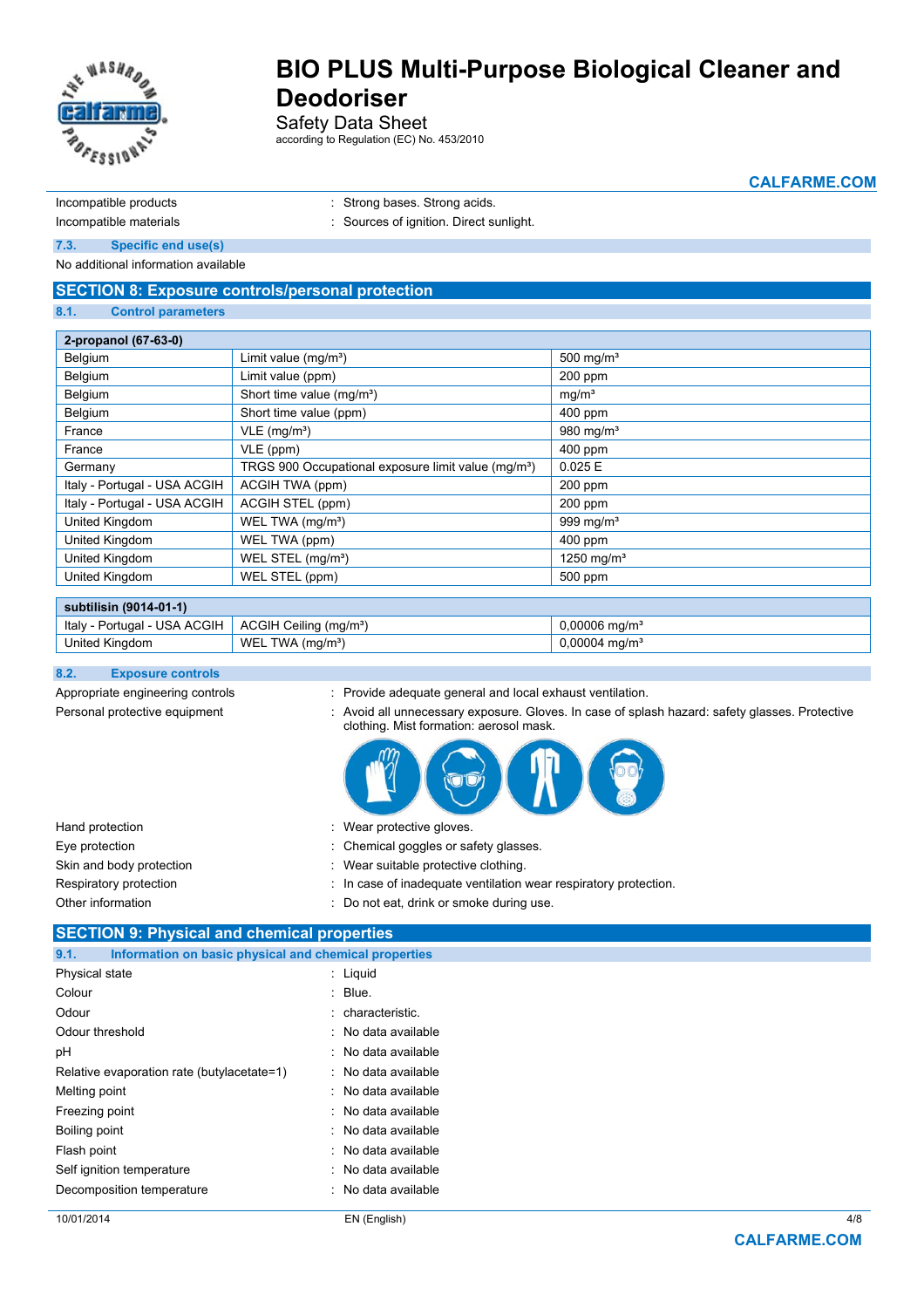

Safety Data Sheet

according to Regulation (EC) No. 453/2010

**CALFARME.COM**

| Flammability (solid, gas)                                    | Non flammable                                                                                                            |  |  |  |
|--------------------------------------------------------------|--------------------------------------------------------------------------------------------------------------------------|--|--|--|
| Vapour pressure                                              | No data available                                                                                                        |  |  |  |
| Relative vapour density at 20 °C                             | No data available                                                                                                        |  |  |  |
| Relative density                                             | No data available                                                                                                        |  |  |  |
| Solubility                                                   | No data available                                                                                                        |  |  |  |
| Log Pow                                                      | No data available                                                                                                        |  |  |  |
| Log Kow                                                      | No data available                                                                                                        |  |  |  |
| Viscosity, kinematic                                         | No data available                                                                                                        |  |  |  |
| Viscosity, dynamic                                           | No data available                                                                                                        |  |  |  |
| <b>Explosive properties</b>                                  | No data available                                                                                                        |  |  |  |
| Oxidising properties                                         | No data available                                                                                                        |  |  |  |
| <b>Explosive limits</b>                                      | No data available                                                                                                        |  |  |  |
| 9.2.<br><b>Other information</b>                             |                                                                                                                          |  |  |  |
| No additional information available                          |                                                                                                                          |  |  |  |
|                                                              |                                                                                                                          |  |  |  |
| <b>SECTION 10: Stability and reactivity</b>                  |                                                                                                                          |  |  |  |
| 10.1.<br><b>Reactivity</b>                                   |                                                                                                                          |  |  |  |
| No additional information available                          |                                                                                                                          |  |  |  |
| 10.2.<br><b>Chemical stability</b>                           |                                                                                                                          |  |  |  |
| Not established.                                             |                                                                                                                          |  |  |  |
| 10.3.<br><b>Possibility of hazardous reactions</b>           |                                                                                                                          |  |  |  |
| Not established.                                             |                                                                                                                          |  |  |  |
| 10.4.<br><b>Conditions to avoid</b>                          |                                                                                                                          |  |  |  |
| Direct sunlight. Extremely high or low temperatures.         |                                                                                                                          |  |  |  |
| 10.5.                                                        |                                                                                                                          |  |  |  |
| <b>Incompatible materials</b><br>Strong acids. Strong bases. |                                                                                                                          |  |  |  |
|                                                              |                                                                                                                          |  |  |  |
| 10.6.<br><b>Hazardous decomposition products</b>             |                                                                                                                          |  |  |  |
| fume. Carbon monoxide. Carbon dioxide.                       |                                                                                                                          |  |  |  |
| <b>SECTION 11: Toxicological information</b>                 |                                                                                                                          |  |  |  |
| 11.1.<br>Information on toxicological effects                |                                                                                                                          |  |  |  |
| Acute toxicity                                               | Not classified                                                                                                           |  |  |  |
| sodium C10-16 pareth-2 sulfate (68585-34-2)                  |                                                                                                                          |  |  |  |
| LD50 oral rat                                                | > 2000 mg/kg                                                                                                             |  |  |  |
| LD50 dermal rabbit                                           | > 2000 mg/kg                                                                                                             |  |  |  |
|                                                              |                                                                                                                          |  |  |  |
| 2-propanol (67-63-0)                                         |                                                                                                                          |  |  |  |
| LD50 oral rat                                                | 5045 mg/kg (5840 mg/kg bodyweight; Rat; Rat; Experimental value, 5840 mg/kg bodyweight;<br>Rat; Rat; Experimental value) |  |  |  |
| LD50 dermal rabbit                                           | 12870 mg/kg (16.4; Rabbit; Rabbit; Experimental value, 16.4; Rabbit; Rabbit; Experimental<br>value)                      |  |  |  |
| 73 mg/l/4h (Rat)<br>LC50 inhalation rat (mg/l)               |                                                                                                                          |  |  |  |
| subtilisin (9014-01-1)                                       |                                                                                                                          |  |  |  |
| LD50 oral rat<br>3700 mg/kg (Rat)                            |                                                                                                                          |  |  |  |
| alkylpolyglycoside (68515-73-1)                              |                                                                                                                          |  |  |  |
| LD50 oral rat                                                | > 2000 mg/kg                                                                                                             |  |  |  |
| LD50 dermal rat                                              | > 2000 mg/kg                                                                                                             |  |  |  |
|                                                              |                                                                                                                          |  |  |  |
| Skin corrosion/irritation<br>: Causes skin irritation.       |                                                                                                                          |  |  |  |
|                                                              | Causes skin irritation                                                                                                   |  |  |  |
| Serious eye damage/irritation                                | Causes serious eye damage.                                                                                               |  |  |  |
|                                                              | Causes serious eye damage                                                                                                |  |  |  |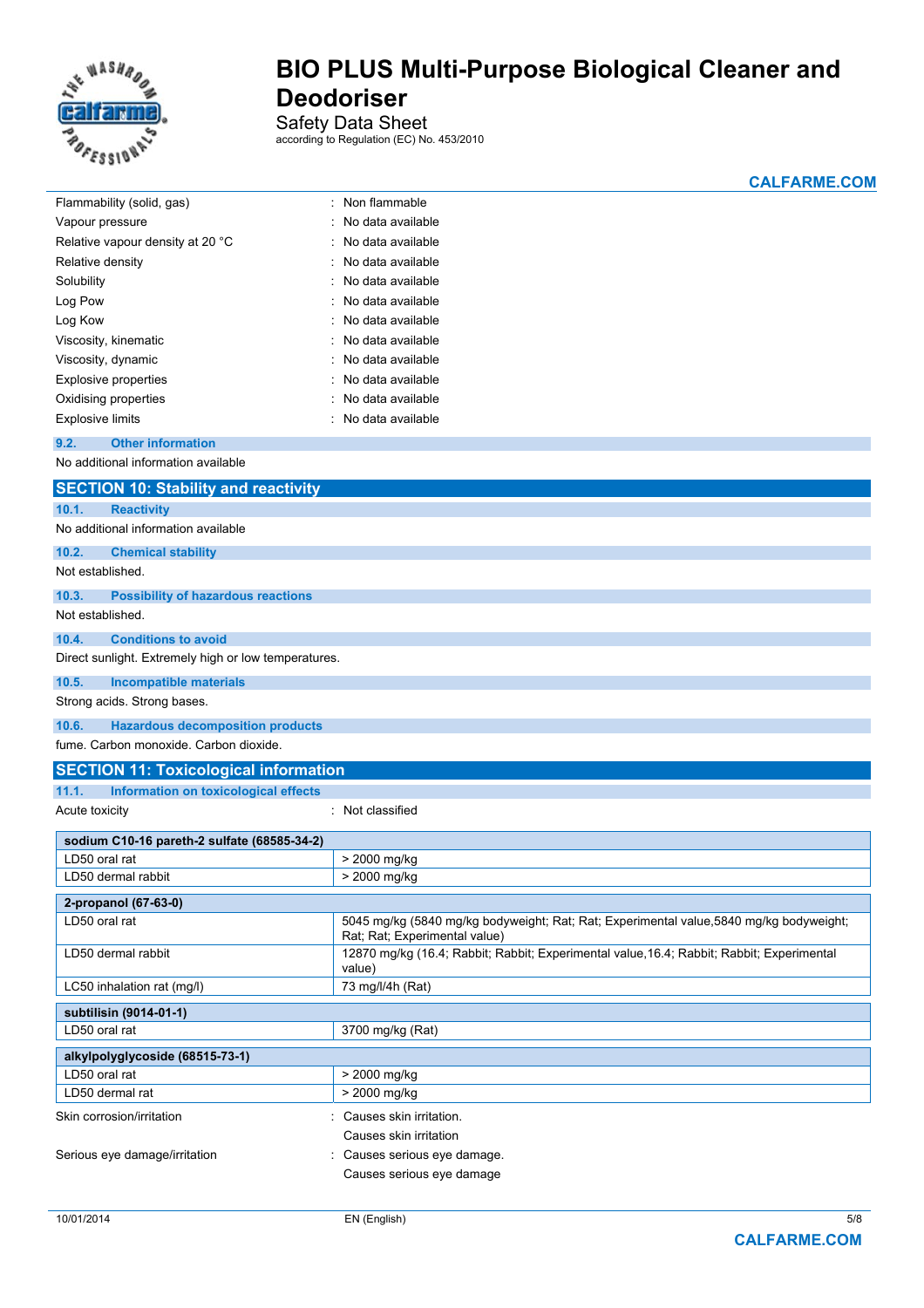

Safety Data Sheet

according to Regulation (EC) No. 453/2010

**CALFARME.COM**

| Respiratory or skin sensitisation                      | : May cause allergy or asthma symptoms or breathing difficulties if inhaled. |
|--------------------------------------------------------|------------------------------------------------------------------------------|
|                                                        | May cause allergy or asthma symptoms or breathing difficulties if inhaled    |
| Germ cell mutagenicity                                 | : Not classified                                                             |
|                                                        | Based on available data, the classification criteria are not met             |
| Carcinogenicity                                        | : Not classified                                                             |
|                                                        | Based on available data, the classification criteria are not met             |
| Reproductive toxicity                                  | : Not classified                                                             |
|                                                        | Based on available data, the classification criteria are not met             |
| Specific target organ toxicity (single exposure)       | : Not classified                                                             |
|                                                        | Based on available data, the classification criteria are not met             |
| Specific target organ toxicity (repeated               | : Not classified                                                             |
| exposure)                                              | Based on available data, the classification criteria are not met             |
| Aspiration hazard                                      | : Not classified                                                             |
|                                                        | Based on available data, the classification criteria are not met             |
| Potential Adverse human health effects and<br>symptoms | : Based on available data, the classification criteria are not met.          |

# **SECTION 12: Ecological information**

| z |  | toxici | M |
|---|--|--------|---|
|   |  |        |   |

| sodium C10-16 pareth-2 sulfate (68585-34-2) |                                                             |  |  |
|---------------------------------------------|-------------------------------------------------------------|--|--|
| EC50 Daphnia 1                              | 48h 1 (1 - 10) mg/l                                         |  |  |
| EC50 other aguatic organisms 1              | 72h 1 (1 - 10) mg/l Algae                                   |  |  |
| 2-propanol (67-63-0)                        |                                                             |  |  |
| LC50 fishes 1                               | 4200 mg/l (96 h; Rasbora heteromorpha; Flow-through system) |  |  |
| EC50 Daphnia 1                              | $>$ 10000 mg/l (48 h; Daphnia magna)                        |  |  |
| LC50 fish 2                                 | 9640 mg/l (96 h; Pimephales promelas; Lethal)               |  |  |
| EC50 Daphnia 2                              | 13299 mg/l (48 h; Daphnia magna)                            |  |  |
| Threshold limit algae 1                     | > 1000 mg/l (72 h; Scenedesmus subspicatus; Growth rate)    |  |  |
| Threshold limit algae 2                     | 1800 mg/l (72 h; Algae; Cell numbers)                       |  |  |
| subtilisin (9014-01-1)                      |                                                             |  |  |
| LC50 fishes 1                               | $>$ 100 mg/l (Pisces)                                       |  |  |
| alkylpolyglycoside (68515-73-1)             |                                                             |  |  |
| LC50 fishes 1                               | 126 mg/l 96h                                                |  |  |
| EC50 Daphnia 1                              | > 100 mg/l 48h (OECD 202)                                   |  |  |
| EC50 other aquatic organisms 1              | 27,22 mg/l 72h; Algae; Scenedesmus subspicatus              |  |  |

#### **12.2. Persistence and degradability**

| <b>BIO PLUS Multi-Purpose Biological Cleaner and Deodoriser</b> |                                                                                                                                                                           |  |
|-----------------------------------------------------------------|---------------------------------------------------------------------------------------------------------------------------------------------------------------------------|--|
| Persistence and degradability                                   | Not established.                                                                                                                                                          |  |
| 2-propanol (67-63-0)                                            |                                                                                                                                                                           |  |
|                                                                 |                                                                                                                                                                           |  |
| Persistence and degradability                                   | Readily biodegradable in water. Biodegradable in the soil. Biodegradable in the soil under<br>anaerobic conditions. No (test)data on mobility of the substance available. |  |
| Biochemical oxygen demand (BOD)                                 | 1,19 g $O^2$ /g substance                                                                                                                                                 |  |
| Chemical oxygen demand (COD)                                    | 2,23 g O <sup>2</sup> /g substance                                                                                                                                        |  |
| <b>ThOD</b>                                                     | 2,40 g O <sup>2</sup> /g substance                                                                                                                                        |  |
| BOD (% of ThOD)                                                 | 0.49 % ThOD                                                                                                                                                               |  |
|                                                                 |                                                                                                                                                                           |  |
| subtilisin (9014-01-1)                                          |                                                                                                                                                                           |  |
| Persistence and degradability                                   | Biodegradability in water: no data available.                                                                                                                             |  |
|                                                                 |                                                                                                                                                                           |  |
| alkylpolyglycoside (68515-73-1)                                 |                                                                                                                                                                           |  |
| Persistence and degradability                                   | Readily biodegradable in water.                                                                                                                                           |  |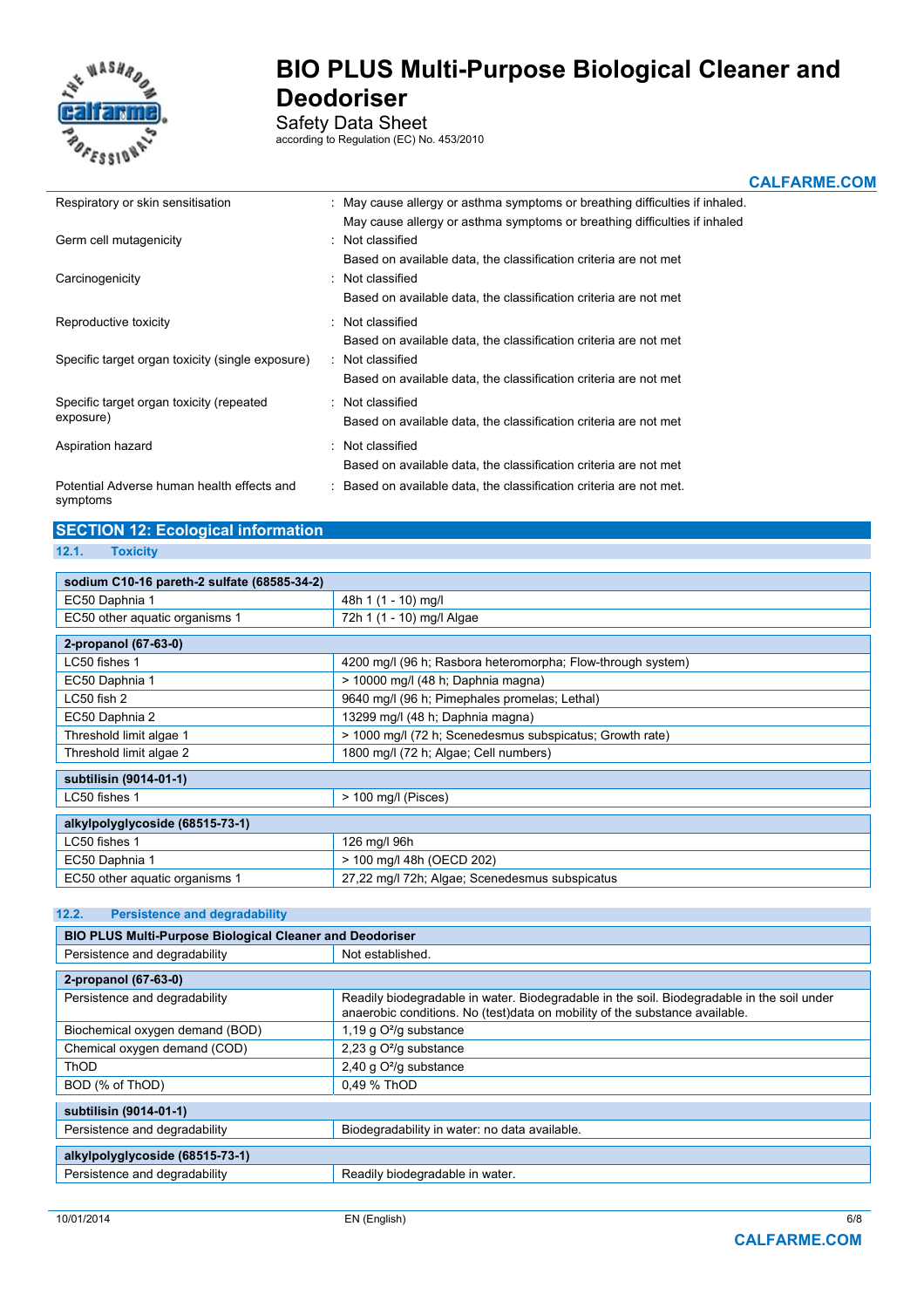

Safety Data Sheet

according to Regulation (EC) No. 453/2010

**CALFARME.COM**

| 12.3.<br><b>Bioaccumulative potential</b>                                                 |                                                                                                                                                                                                              |  |
|-------------------------------------------------------------------------------------------|--------------------------------------------------------------------------------------------------------------------------------------------------------------------------------------------------------------|--|
| <b>BIO PLUS Multi-Purpose Biological Cleaner and Deodoriser</b>                           |                                                                                                                                                                                                              |  |
| Bioaccumulative potential                                                                 | Not established.                                                                                                                                                                                             |  |
| 2-propanol (67-63-0)                                                                      |                                                                                                                                                                                                              |  |
| Log Pow                                                                                   | 0,05 (Experimental value)                                                                                                                                                                                    |  |
| Bioaccumulative potential                                                                 | Low potential for bioaccumulation (Log Kow < 4).                                                                                                                                                             |  |
| subtilisin (9014-01-1)                                                                    |                                                                                                                                                                                                              |  |
| Bioaccumulative potential                                                                 | No bioaccumulation data available.                                                                                                                                                                           |  |
| alkylpolyglycoside (68515-73-1)                                                           |                                                                                                                                                                                                              |  |
| Log Pow                                                                                   | -0,07 40 °C                                                                                                                                                                                                  |  |
| 12.4.<br><b>Mobility in soil</b>                                                          |                                                                                                                                                                                                              |  |
| 2-propanol (67-63-0)                                                                      |                                                                                                                                                                                                              |  |
| Surface tension                                                                           | 0,021 N/m (25 °C)                                                                                                                                                                                            |  |
|                                                                                           |                                                                                                                                                                                                              |  |
| alkylpolyglycoside (68515-73-1)                                                           |                                                                                                                                                                                                              |  |
| Log Koc                                                                                   | 1.7 25 $^{\circ}$ C                                                                                                                                                                                          |  |
| <b>Results of PBT and vPvB assessment</b><br>12.5.<br>No additional information available |                                                                                                                                                                                                              |  |
| 12.6.<br><b>Other adverse effects</b>                                                     |                                                                                                                                                                                                              |  |
| Other information                                                                         | : Avoid release to the environment.                                                                                                                                                                          |  |
| <b>SECTION 13: Disposal considerations</b>                                                |                                                                                                                                                                                                              |  |
| 13.1.<br><b>Waste treatment methods</b>                                                   |                                                                                                                                                                                                              |  |
| Waste disposal recommendations                                                            | Dispose in a safe manner in accordance with local/national regulations. Dispose of<br>contents/container to a licensed waste centre in accordance with<br>local/regional/national/international regulations. |  |
| Ecology - waste materials                                                                 | Avoid release to the environment.                                                                                                                                                                            |  |
| <b>SECTION 14: Transport information</b>                                                  |                                                                                                                                                                                                              |  |
| In accordance with ADR / RID / IMDG / IATA / ADN                                          |                                                                                                                                                                                                              |  |
| <b>UN number</b><br>14.1.                                                                 |                                                                                                                                                                                                              |  |
| Not dangerous goods in terms of transport regulations                                     |                                                                                                                                                                                                              |  |
| 14.2.<br><b>UN proper shipping name</b>                                                   |                                                                                                                                                                                                              |  |
| Not applicable                                                                            |                                                                                                                                                                                                              |  |
| 14.3.<br><b>Transport hazard class(es)</b>                                                |                                                                                                                                                                                                              |  |
| Not applicable                                                                            |                                                                                                                                                                                                              |  |
| 14.4.<br><b>Packing group</b>                                                             |                                                                                                                                                                                                              |  |
| Not applicable                                                                            |                                                                                                                                                                                                              |  |
| 14.5.<br><b>Environmental hazards</b>                                                     |                                                                                                                                                                                                              |  |
| Other information                                                                         | : No supplementary information available.                                                                                                                                                                    |  |
| 14.6.<br><b>Special precautions for user</b>                                              |                                                                                                                                                                                                              |  |
| <b>Overland transport</b><br>14.6.1.                                                      |                                                                                                                                                                                                              |  |
| No additional information available                                                       |                                                                                                                                                                                                              |  |
| 14.6.2.<br><b>Transport by sea</b>                                                        |                                                                                                                                                                                                              |  |
| No additional information available                                                       |                                                                                                                                                                                                              |  |
| 14.6.3.<br><b>Air transport</b>                                                           |                                                                                                                                                                                                              |  |
| No additional information available                                                       |                                                                                                                                                                                                              |  |
| 14.7.<br>Transport in bulk according to Annex II of MARPOL 73/78 and the IBC Code         |                                                                                                                                                                                                              |  |
| Not applicable                                                                            |                                                                                                                                                                                                              |  |